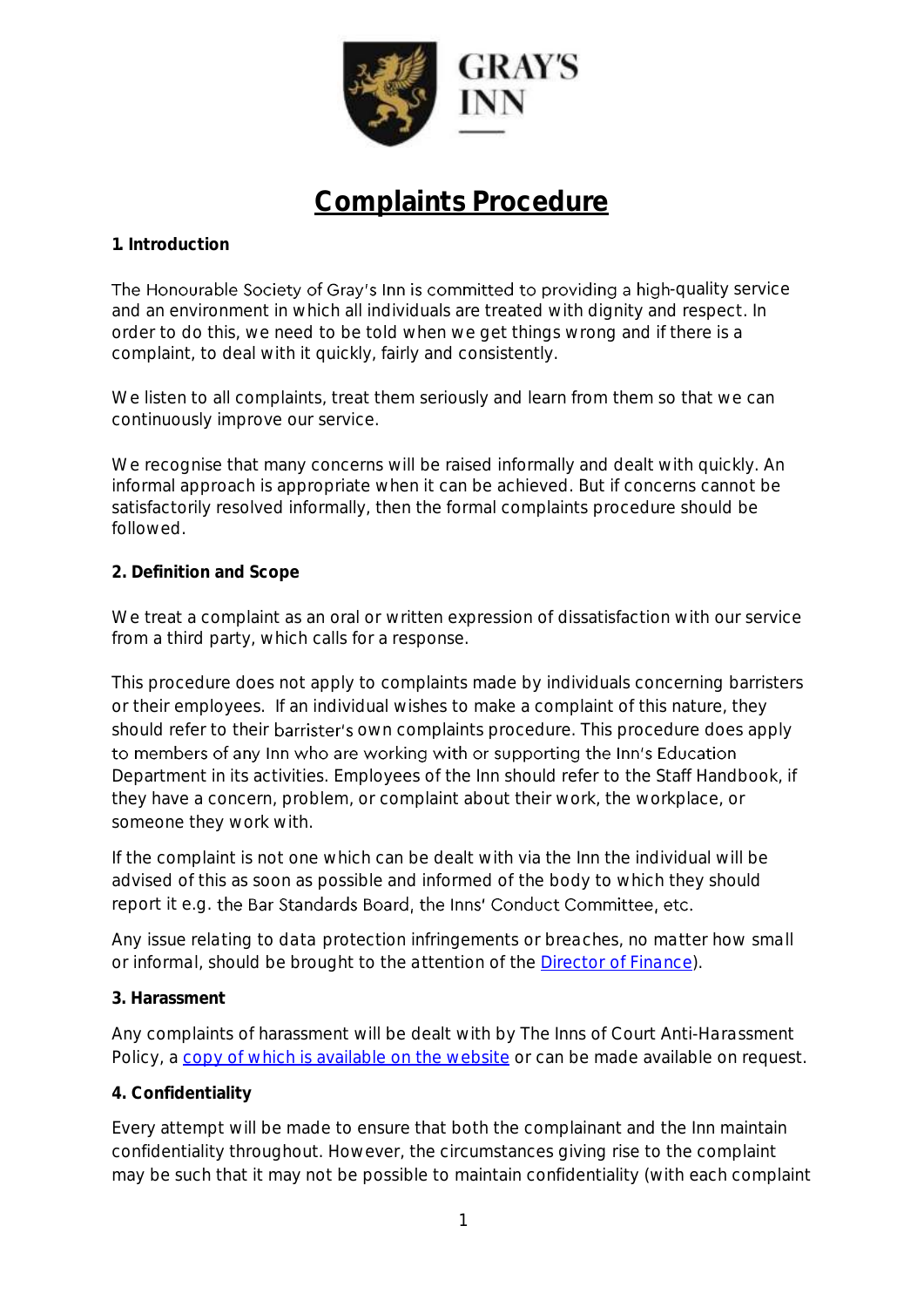judged on its own merit). Should this be the case, the situation will be explained to the complainant.

**5. Monitoring and Reporting:**

Anonymised records will be kept of all formal complaints received, investigations and subsequent outcomes. These records can be used by the Inn to inform relevant Committees and members of any patterns and to improve our service. Additionally, where appropriate, these anonymised reports and analysis of complaints may be shared with the Bar Standards Board.

**6. Raising Concerns and Complaints**

There are two pathways available to an individual wishing to make a complaint - Informal or Formal.

In all cases, initial contact should be made with a designated Inn employee, as soon as reasonably possible after the incident. This can be done face to face, by telephone or by email. Contact details can be found on the [Support and Wellbeing at the Bar](https://www.graysinn.org.uk/members/support-and-wellbeing-the-bar) page of the Inn's website.

We ask that individuals clearly set out details of their complaint, the consequences as a result, and the remedy they are seeking.

In all cases, the complainant will receive a written acknowledgement from the Inn, within five working days of their complaint being received. This acknowledgement will detail the complaint handling procedure (i.e. either informal or formal) and will provide approximate timelines. If the formal procedure is to be followed, this will also confirm the investigating officer appointed, expectations for the investigation and future responses.

# **7. Informal Complaints**

Complaints are more easily resolved if dealt with at an early stage and the majority will be. These are referred to as informal complaints. Such instances include where an investigation is not required because the nature of the complaint is clear, and where the issues raised are straightforward and potentially easily resolved, requiring little or no investigation.

The Inn will take every opportunity to resolve complaints following the informal procedure, where feasible and possible.

Individuals can choose to make their complaint formal, if they so wish, by following the process outlined in Section 8 below**.**

# **7.1 Informal Complaints Procedure**

The complainant will receive a written acknowledgement, within five working days of the complaint being received, confirming that it will be dealt with under the informal complaints handling procedure.

Complainants will receive a subsequent response to their complaint within the next ten working days.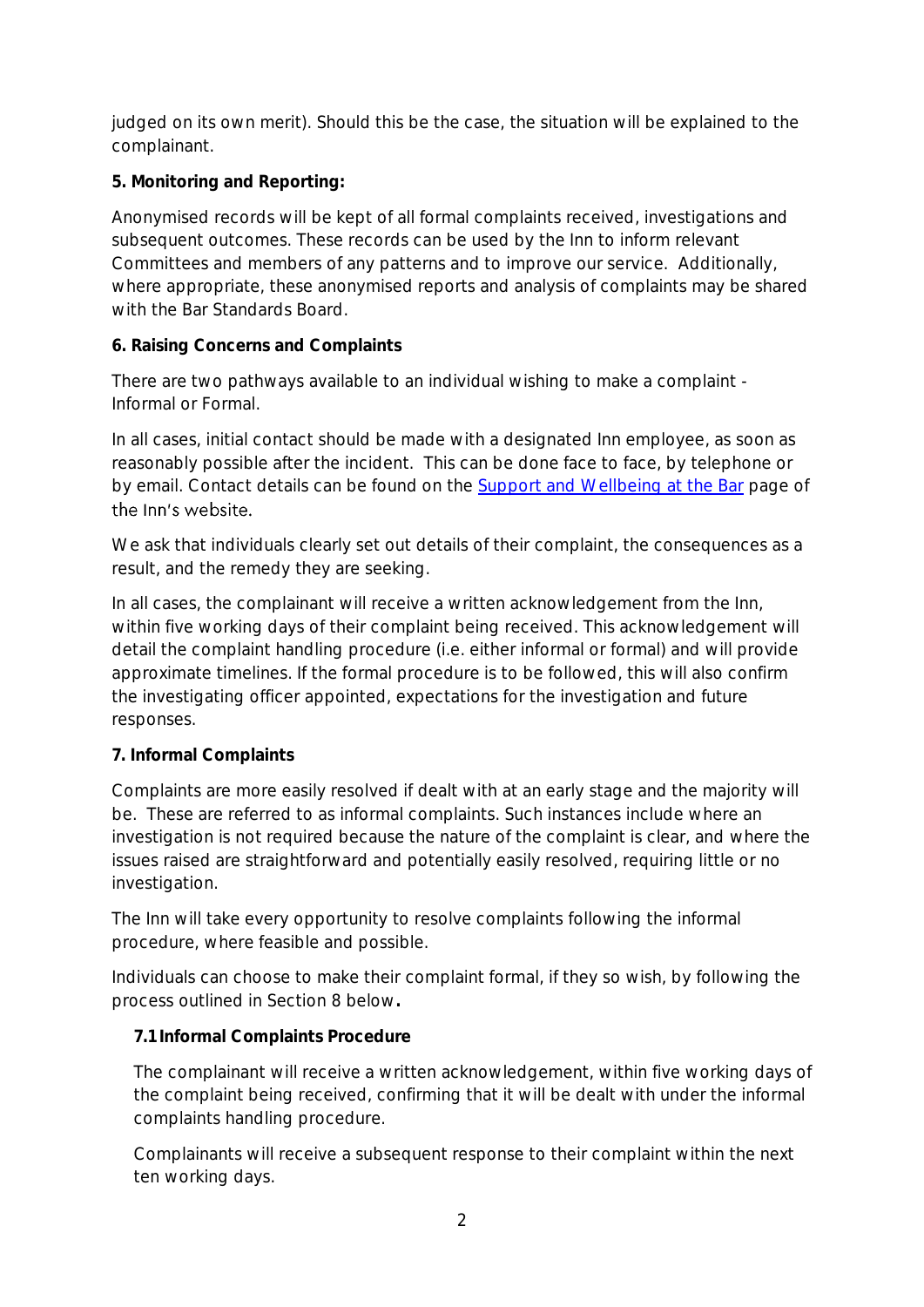If the resolution is not to their satisfaction, the complainant will be offered the option of progressing their complaint to the formal stage.

## **8. Formal Complaints**

In the case that an individual wishes to make their complaint formal or their complaint is unable to be resolved at the informal stage (and requires further investigation), the formal complaints procedure will be initiated.

## **8.1 Formal Complaints Procedure**

To make a formal complaint, an individual should contact one of the [designated Inn](https://www.graysinn.org.uk/members/support-and-wellbeing-the-bar)  [employees.](https://www.graysinn.org.uk/members/support-and-wellbeing-the-bar) Within this notification, individuals should outline that they wish the formal process and an investigation into the complaint be initiated.

If their complaint is about the Under Treasurer, an individual should alert the Chair of the [Management Committee,](https://www.graysinn.org.uk/the-inn/who-we-are/management-committee) directly. Contact details for the Chair can be obtained from the Inn's Reception.

The complainant should provide written details of their complaint including as much detail as possible to allow an investigation.

On receipt of a formal complaint, if it is one which can be dealt with by the Inn, a case will be opened and undertaken by the Under Treasurer or another designated employee ('the investigator'), appointed by the Under Treasurer. If the Under Treasurer is conflicted, a member of the Management Committee, appointed by the Chair, will be asked to undertake the investigation.

The complainant will receive a written acknowledgement from the Inn, within five days of their formal complaint being received. This acknowledgement will detail the formal complaint handling procedure; provide approximate timelines; the investigator appointed, and expectations for the investigation and future responses.

## **8.2 Investigation**

The investigator will gather all necessary documents and information to make an independent and impartial review of the complaint. If internal interviews are to be conducted, notes of the interview will be written up and signed by the interviewer and interviewee prior to them being added to the complaint records. This will be undertaken as quickly and fairly as possible.

Once the complaint has been investigated in full, the investigator will examine all of the evidence and review the findings with another, impartial, Inn employee designated for this purpose. Once a decision has been reached, the investigator will draft a final response letter to the complainant with their findings and decision regarding any action(s) to be taken. Whilst the response will be provided in writing; it will also be delivered directly at a meeting with the complainant where possible.

The Inn's aim is to resolve all matters as quickly as possible. However, inevitably some issues will be more complex and therefore may require longer to be fully investigated. Consequently, there are no set timescales given for handling and responding to complaints. If a matter requires more detailed investigation,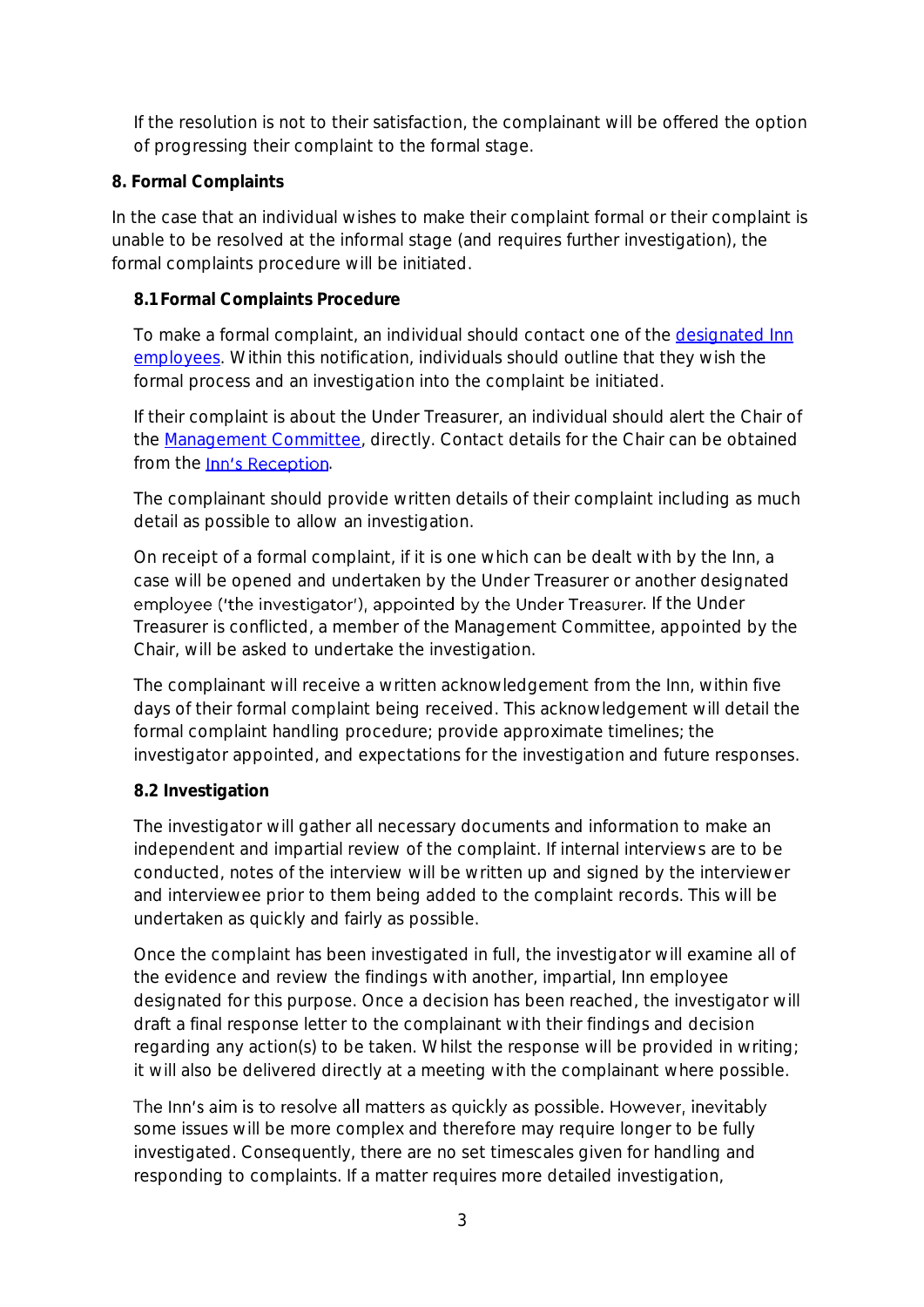complainants will receive an interim response describing what is being done to deal with the matter, and when a full reply can be expected and from whom.

#### **8.3 Appeal**

If the complainant is not satisfied with the initial response to their complaint, following the formal procedure, then they may ask for their complaint and the response to be further reviewed. A suitable Inn employee, not involved in the case to date, will be appointed to undertake this review.

Details of how and who to submit this request will be included in a final response letter. Complainants should expect an acknowledgement of their request within five working days, and a final response, normally, within 10 working days.

There is no further appeal stage.

#### **9. Formal Complaint Procedure (Student Members)**

In the case of a formal complaint against a student member, an investigation will be carried out in the same way as for other members of the Inn.

If the investigation finds that the complaint is well-founded, regardless of whether it is admitted or disputed by the subject of the complaint, the matter will be referred to the Inns' Conduct Committee (ICC) for determination.

For matters disputed by the student member the Inn has the burden of proof and must present evidence in support of the allegation in accordance with the ICC's "Disputed Facts Protocol". The complainant will be kept informed throughout this process and may be called to give evidence to the ICC.